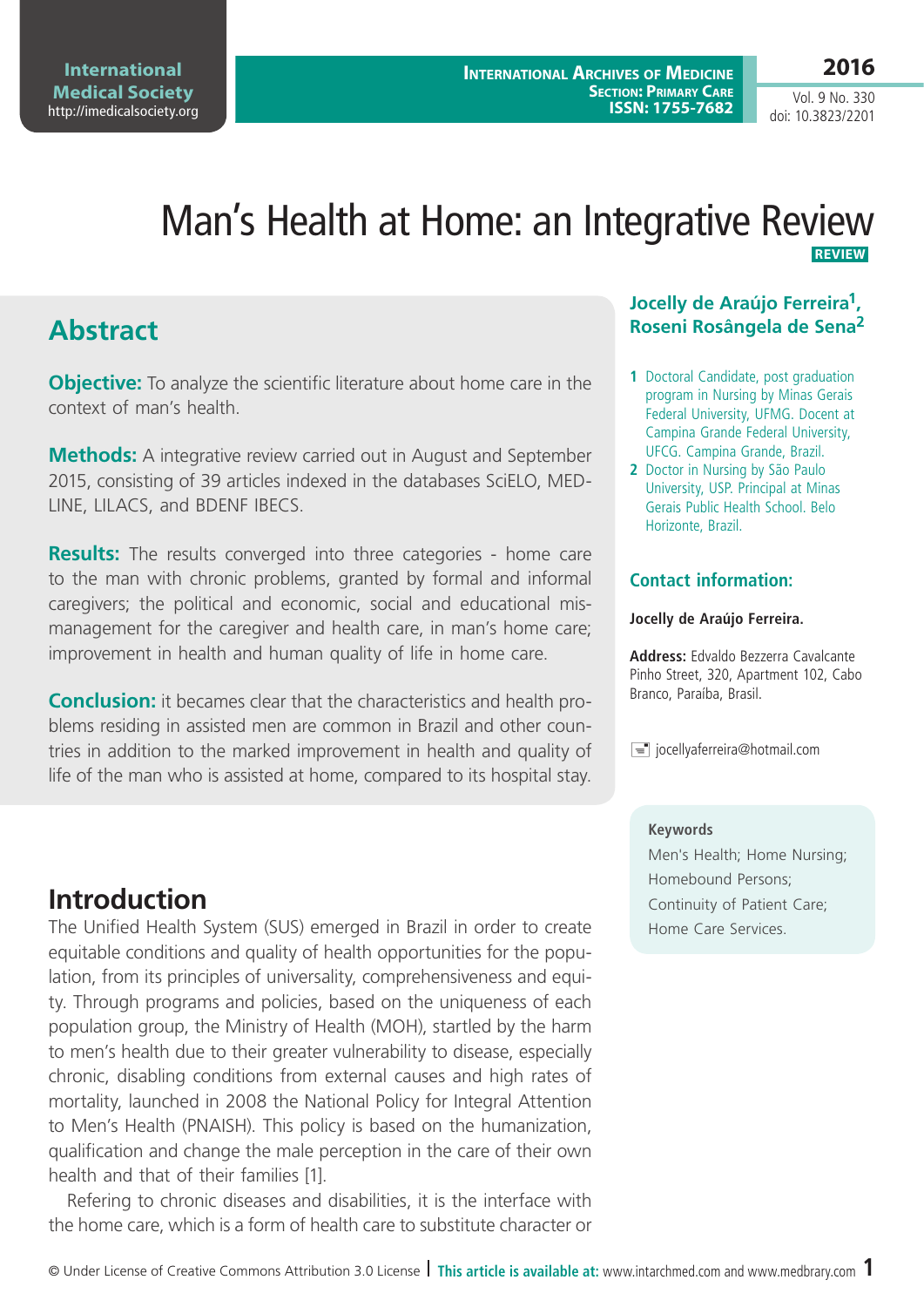**2016** Vol. 9 No. 330

doi: 10.3823/2201

complement to an existing one, customized by actions to promote and protect the health, treatment diseases and rehabilitation at home, which in Brazil is through the Home Care Service (SAD), represented by the Program Best at Home [2]. This assistance aims to: accelerate recovery through approaching home environment, reduce the risk of nosocomial infections, reduce costs of hospitalizations and readmissions, provide a more human environment to the user, increase turnover and free up beds, integrate professional -family user [3].

Even before the PNAISH, men are still seen as subjects who little care for their health or who take measures to prevent and control diseases, which is quickly reflected in morbidity and mortality rates of the male population, increasing costs and the need for secondary, tertiary and home assistance. This condition rushes the growth in government and social participation, which is not so contemporaneously noticed. Thus, the present study sought to investigate how men with health problems are being assisted at home by the following guiding question: how is happening to men health in terms of home care? In order to answer this question, it is aimed to review and analyze, through a systematic review, as shown home care in the men's health context.

## **Method**

The methodological approach used in this qualitative research was the literature of integrative review of scientific literature concerning home care to men, in the period between 2005 and 2015. The literature integrative review constitutes in search of studies through a planned approach and synthetic, answering a question. It was used the methodology from an integrative review to capture advances in the production of knowledge on the subject and answer the question. This methodology provides a review that identifies, selects, evaluates and critically analyzes the productions, seizing the evidence in order to facilitate the taking of evidence-based decisions.

The integrative literature in general and in order to avoid bias, follow the following steps for your design: clear definition of the object of interest to be investigated, which is done through the elaboration of guiding question; search or sampling in the literature; the data collection; critical analysis of the included studies; the discussion of the results and the presentation of the integrative review. Also it is imperative for review, to assign a classification of the level of evidence and grade of recommendation, the final set of selected items [4, 5].

By contextualization of this type of study, this review took place in August and September 2015 and followed the following path: delimited to the object of interest through the problematical issue defined by - as is happening to human health in level of home care?; then it was selected the descriptors that best respond to study the object, the selection occurred by accessing the DeCS/MeSH websties and reading concepts on them. To develop searching strategies of scientific production, the descriptors were used, in Portuguese, English and Spanish, according to the following intersections: human health AND home care; home patients AND human health; hospital services home care AND human health; continuity of care to the patient AND human health; home care services AND human health.

Defined the criteria for inclusion and exclusion of publications to compose the scope of the study: full articles; indexed in the Scientific Electronic Library Online databases (SciELO), Medical Literature Analysis and Retrieval System Online (MEDLINE), Latin American and Caribbean Health Sciences (LILACS), Nursing Database (BDENF) and Bibliographical Index Spanish Health Sciences (IBECS); understood in a time frame of 10 years (2005-2015), limited to male and published in Portuguese, English or Spanish.

After defining the criteria, we went to Virtual Health Library (VHL) and the Journal Portal Higher Education Personnel Improvement Coordination (CAPES), using 10 defined search strategies, all reviewed by two librarians. When performing this screening yielded 61,311 articles, as follows: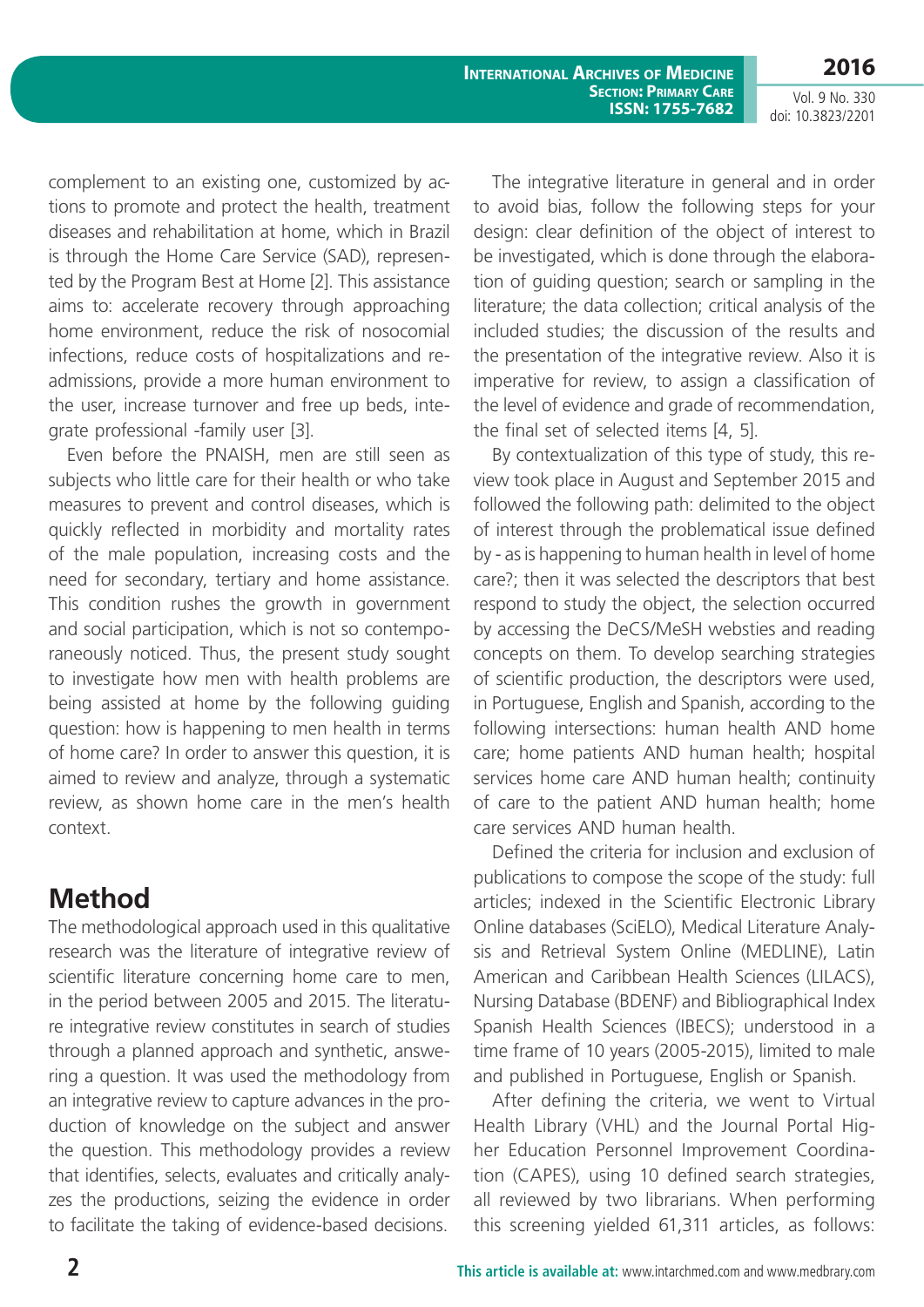**2016**

Vol. 9 No. 330 doi: 10.3823/2201

55,961 in MEDLINE, LILACS 1,834,902 in BDENF, 1054 in IBECS, 1,560 in SCIELO and other bases; of these, 48,936 in English, 2,046 in Spanish, 3,422 in Portuguese and 6,907 in other languages. Sequentially, we used the inclusion criteria, totaling 815 items, including: 649 in MEDLINE, 26 in LILACS seven in IBECS, 133 in SCIELO and none in BDENF; of these, 700 in English, 65 in Spanish and 50 in Portuguese.

From these selected items, the Repeated ones were excluded in more than one database, resulting in a quantitative production 10 duplicates. Made to read the abstracts of the articles, excluding those who did not fit the investigated object, and the outcome of 60 articles, of which 37 in MEDLINE, one in LILACS, 22 in SCIELO, none in BDENF and IBECS; of these, 33 in English, four in Spanish, 23 in Portuguese. All 60 articles were retrieved in databases and carefully read in their entirety by two researchers, an expert in systematic and integrative review methodology of literature and other specialist in the study of the object. During the examination of these articles to carefully read the full text of productions included in the review was performed.

After the careful reading of the publications, 21 articles were rejected and 39 accepted to understand the set of definitive studies in the review. These studies were numbered and organized by year, authors, language, journal, type of publication, title, objectives, methodological theoretical framework, bias (selection, performance, detection, reporting and other bias) [6, 7], synthesis and selection of quotations. In these studies, we used the PRISMA recommendations and has also applied a classification on the level of evidence, assessing the quality of articles [6]. By applying this classification, it was observed that five articles obtained level 3 of evidence six articles level 4:28 articles level 5.

All articles selected and included in this integrative review were organized in a table and described in detail. Through the convergence of the findings

from the selected publications, after careful analysis of their content, the articles were grouped into three categories, to proceed with the discussion. **(Figure 1)**

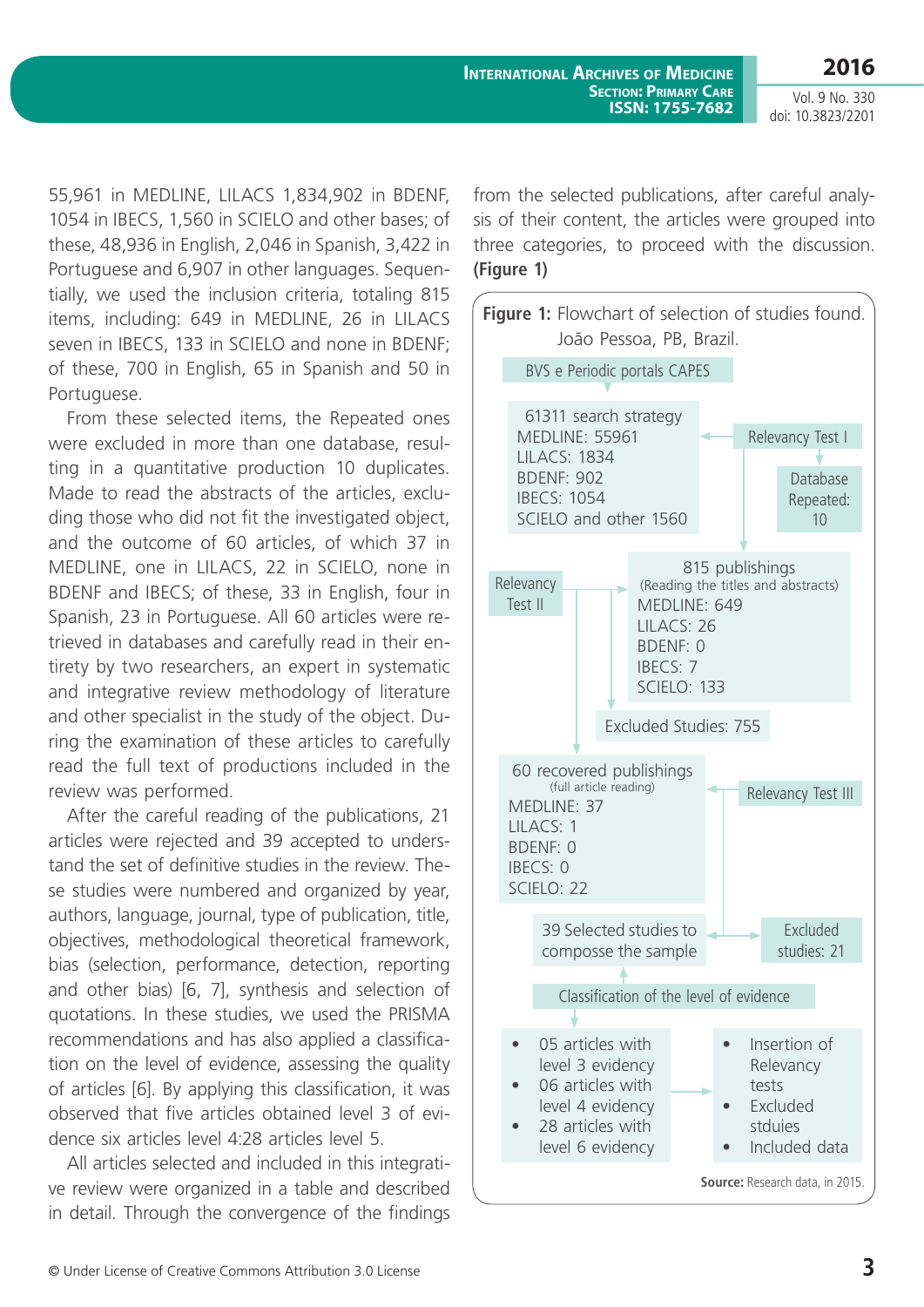# **Results**

The publications were selected and analyzed in summary in **Table 1** and characterized the order of articles, authors, year, study design, language, publishing periodic and qualis.

The analysis allowed to evidence that most publications, 28 articles, has more than three co-authorships and only three have single authorship. The year of the most prominent publications directed to the issue of health home man, in the last 10 years were 2010 and 2013, with the same proportion of seven articles, sequenced by 2011 with six articles. Regarding the publication language, the Portuguese deserved notoriety, with 20 articles, however,

Table 1. Characterization of the selected productions for review, according to the number, authors, year, study design, language, journal and qualis. João Pessoa, PB, Brazil, in 2015.

| N <sup>o</sup> | <b>Authors</b>     | Year | <b>Studies Design</b>                        | Language   | <b>Períodic</b>                                 | <b>Qualis</b>  |
|----------------|--------------------|------|----------------------------------------------|------------|-------------------------------------------------|----------------|
| 01             | Toki et al.        | 2008 | Qualitative and Case reports                 | English    | Arch Phys Med Rehabil                           | <b>B1</b>      |
| 02             | Kaffashian et al.  | 2011 | Prospective Multicenter Cohort               | English    | Age and Ageing                                  | A2             |
| 03             | Teno et al.        | 2013 | Retrospective cohort                         | English    | Jama                                            | C              |
| 04             | Huijzen; Van Staa  | 2013 | Qualitative                                  | English    | Scandinavian Journal of<br>Occupational Therapy | A2             |
| 05             | Ansari et al.      | 2009 | Observational cohort, comparative            | English    | Chronic Respiratory Disease                     | B1             |
| 06             | Cheng et al.       | 2012 | Qualitative                                  | English    | <b>Public Health Nursing</b>                    | A <sub>1</sub> |
| 07             | Tamir et al.       | 2007 | Quantitative and comparative                 | English    | Palliative Medicine                             | A2             |
| 08             | Ettner et al.      | 2008 | Cohort, Multicenter                          | English    | AIDS Care                                       | A2             |
| 09             | Clinch; Brian Le   | 2011 | Case report and literature review            | English    | Palliative Medicine                             | A2             |
| 10             | Freitas; Meneghel  | 2008 | Case report and participant<br>observation   | Portuguese | Texto Contexto Enferm.                          | A2             |
| 11             | Thumé et al.       | 2010 | Transversal population base.                 | Portuguese | Rev Saúde Pública                               | A2             |
| 12             | Brondani CM et al. | 2013 | Quantitative, transversal and<br>descriptive | Portuguese | Rev Enferm UFSM                                 | B <sub>3</sub> |
| 13             | Fripp et al.       | 2012 | Quantiqualitative                            | Portuguese | Epidemiologia e Serviços de<br>Saúde            | B <sub>2</sub> |
| 14             | Campos; Lara Silva | 2013 | Descriptive and exploratory                  | Portuguese | Rev Min Enferm                                  | B <sub>2</sub> |
| 15             | Neves et al.       | 2013 | Quantiqualitative                            | Portuguese | Psicologia Hospitalar                           | B3             |
| 16             | Marques; Freitas   | 2009 | Qualitative, descriptive and<br>evaluative   | Portuguese | Rev Esc Enferm USP                              | B <sub>2</sub> |
| 17             | Machado; Scramin   | 2010 | Descriptive and exploratory                  | Portuguese | Rev Esc Enferm USP                              | B <sub>2</sub> |
| 18             | Martelli et al.    | 2010 | Descriptive and retrospective                | Portuguese | Physis - Revista de Saúde<br>Coletiva           | <b>B1</b>      |
| 19             | Parenti et al.     | 2005 | Transversal                                  | Portuguese | Epidemiologia e Serviços de<br>Saúde            | B <sub>2</sub> |
| 20             | Bajotto et al.     | 2012 | Quantitative, descriptive and<br>transversal | Portuguese | Rev HCPA                                        | B <sub>3</sub> |
| 21             | Lacerda et al.     | 2011 | Transversal, Analytical PADI                 | Portuguese | Rev. Bras. Geriatr. Gerontol                    | B <sub>2</sub> |
| 22             | Saevareid et al.   | 2007 | Transversal                                  |            | Aging & Mental Health                           | A2             |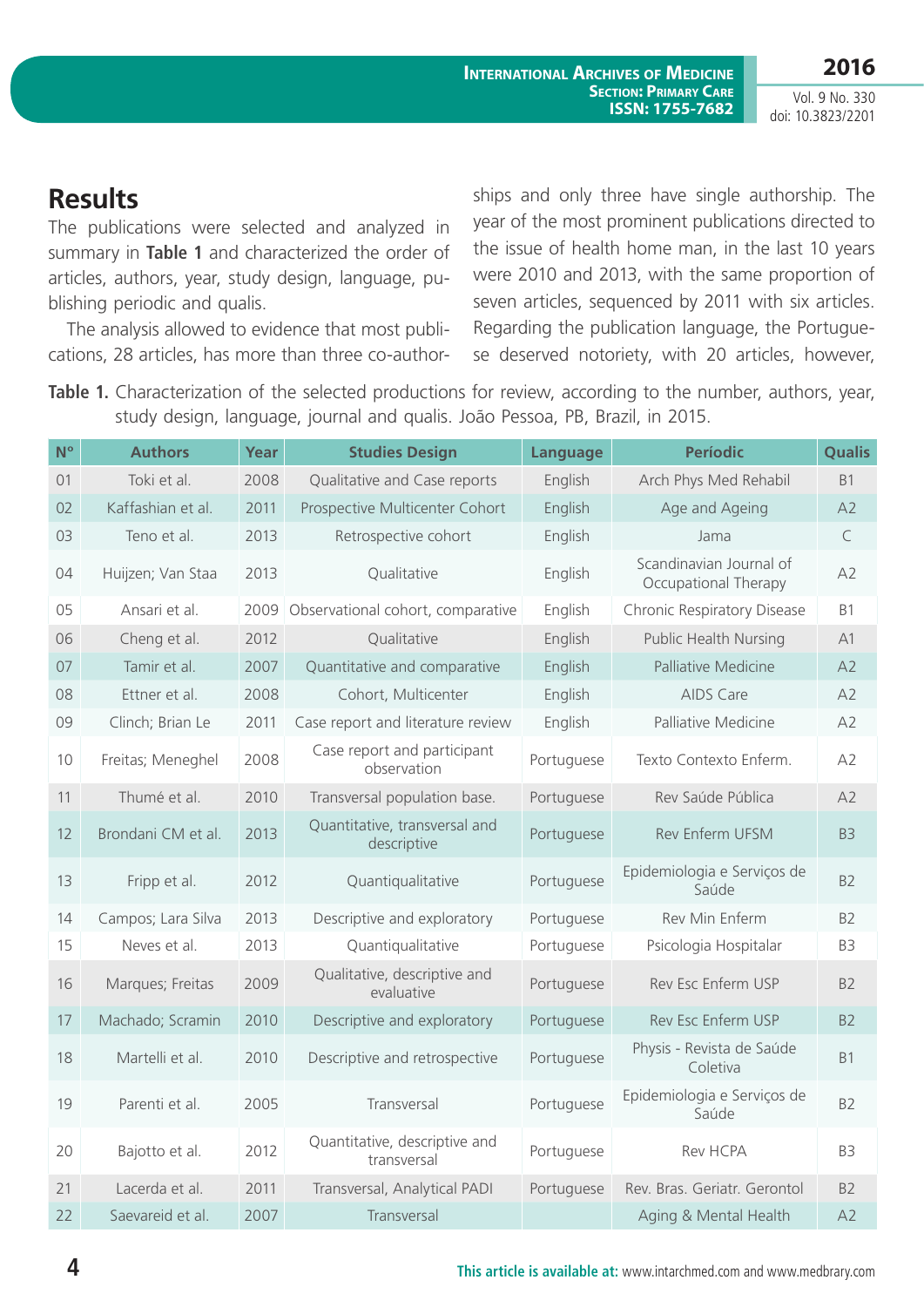## **2016**

#### **International Archives of Medicine Section: Primary Care ISSN: 1755-7682**

Vol. 9 No. 330 doi: 10.3823/2201

| N <sup>o</sup> | <b>Authors</b>                  | Year | <b>Studies Design</b>                        | Language   | <b>Períodic</b>                            | <b>Qualis</b>  |  |  |  |
|----------------|---------------------------------|------|----------------------------------------------|------------|--------------------------------------------|----------------|--|--|--|
| 23             | Sorbye et al.                   | 2010 | Cohort                                       | English    | Journal of Multidisciplinary<br>Healthcare | <b>B1</b>      |  |  |  |
| 24             | Ruiz-Mirallesa et al.           | 2007 | Descriptive                                  | Spanish    | Enfermería Clínica                         | <b>B1</b>      |  |  |  |
| 25             | Chayamiti, Caliri               |      | 2010 Quantitative, descriptive, transversal  | Portuguese | Acta Paul Enferm                           | B <sub>3</sub> |  |  |  |
| 26             | Duval et al.                    | 2010 | Quantitative, prospective                    | Portuguese | Revista Brasileira de<br>Cancerologia      | B <sub>2</sub> |  |  |  |
| 27             | Gaspar et al.                   | 2007 | Epidemiological, ecological,<br>descriptive  | Portuguese | Rev Esc Enferm USP                         | B <sub>2</sub> |  |  |  |
| 28             | Almaawiy et al.                 | 2015 | Cohort of population-based                   | English    | Palliative Medicine                        | A2             |  |  |  |
| 29             | Rodriguez                       | 2013 | Quantitative                                 | English    | European Journal of Public<br>Health       | A2             |  |  |  |
| 30             | Santana; Alves                  | 2014 | Descriptive                                  | Portuguese | Revista Eletrônica Gestão &<br>Saúde       | <b>B4</b>      |  |  |  |
| 31             | Thumé et al.                    | 2011 | Cross with logistic regression               | English    | American Journal of Public<br>Health       | A1             |  |  |  |
| 32             | Del Duca et al.                 | 2011 | Transversal of population-based              | Portuguese | Rev Saude Publica                          | A2             |  |  |  |
| 33             | Cavalcante et al.               | 2013 | Qualitative and descriptive                  | Portuguese | Rev enferm UFSM                            | B <sub>3</sub> |  |  |  |
| 34             | Weinland                        | 2009 | phenomenological                             | English    | American Journal of Men's<br>Health        | B <sub>2</sub> |  |  |  |
| 35             | Mullen                          | 2009 | Case Report                                  | English    | Home Healthcare Nurse                      | B <sub>2</sub> |  |  |  |
| 36             | Jagger et al.                   | 2011 | Quantitative                                 | English    | <b>BMC</b> Geriatr                         | <b>B1</b>      |  |  |  |
| 37             | Cattalini et al.                | 2012 | Descriptive, prospective and<br>longitudinal | Portuguese | Cuidarte. Enfermagem                       | <b>B5</b>      |  |  |  |
| 38             | Maroldi et al.                  | 2012 | Descriptive                                  | Portuguese | Cuidarte. Enfermagem                       | <b>B5</b>      |  |  |  |
| 39             | Rumbak et al.                   | 2010 | Quantitative, Random sampling                | English    | Coll. Antropol                             | B <sub>2</sub> |  |  |  |
|                | Source: Research data, in 2015. |      |                                              |            |                                            |                |  |  |  |

stands out the English with the amount of 18 articles published in this matter.

The journals kept heterogeneity in the area of public health, epidemiology and hospital. It was found that between these journals there are 10 international and 14 national, highlighting the Nursing School University of São Paulo magazine with three publications, bringing good emphasis on targeted Nursing studies. It is observed that most of the journals are indexed to a large scientific impact of databases and QUALIS established between A1 and B2.

Is worth stressing that the methodological design of higher frequency between the studies were cross-sectional quantitative, averaging 10 studies, followed by prospective cohort studies, retrospective or observational nine studies and less applicability in three articles in a quantiqualitative methodological design.

As regards biases found in the studies that comprised this systematic review, it appears that all the articles had high or low risk of developing bias and selection, performance, and endpoint detection or diagnosis report. Note that each item had two or more risk of bias, highlighting the selection and outcome often 29 items with selection bias and 12 outcome, perhaps grounded in the absence of randomization of the study sample that supported the article.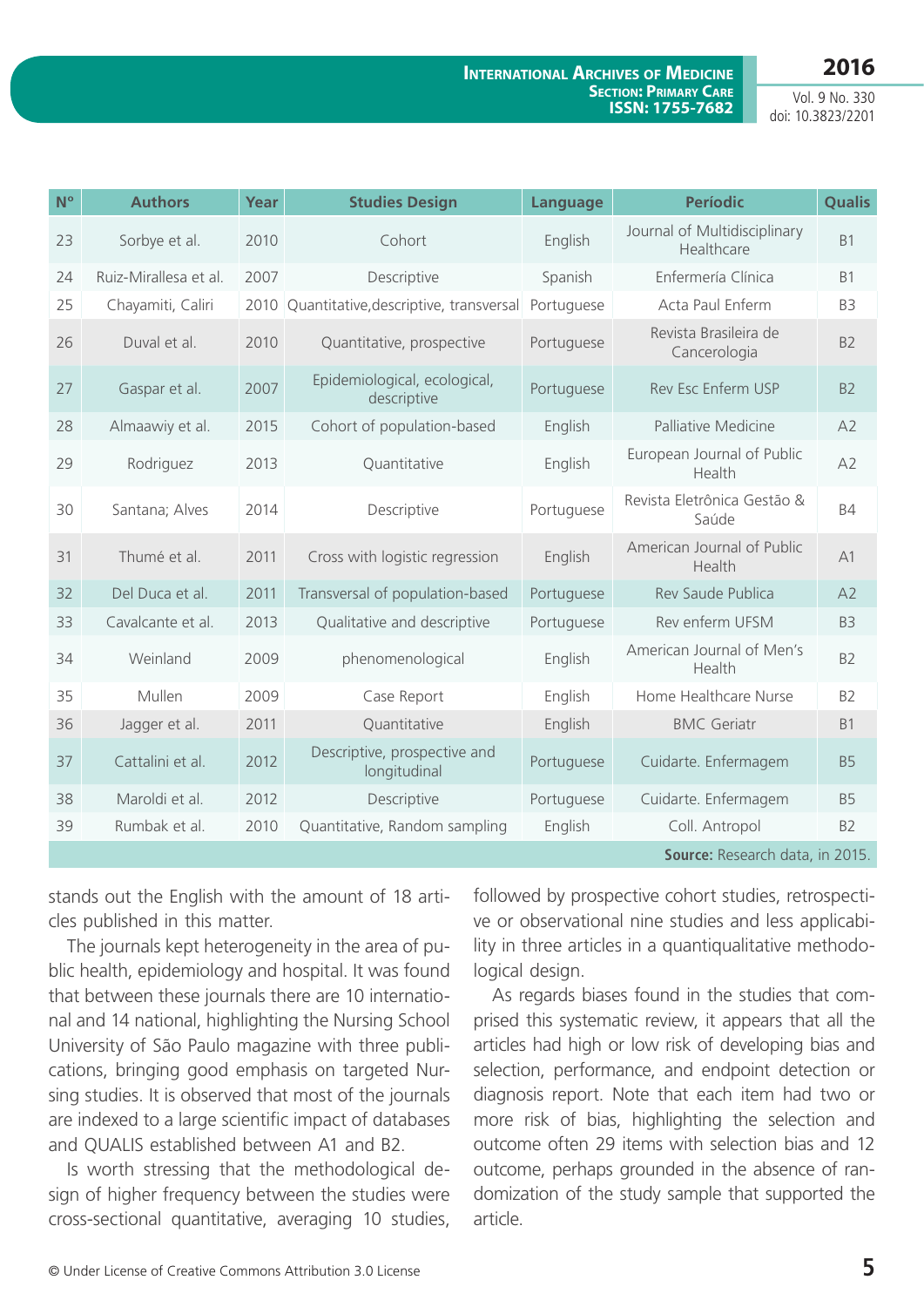**2016** Vol. 9 No. 330

doi: 10.3823/2201

It is imperative to point out that 10 studies understood in its development as a theoretical and/ or methodological, quote: free approach thematic analysis (8), Theory founded by Stauss and Cabin [9], constructionist perspective of the study of language and production of the philosopher's way Michel Foucault [10] theoretical model associations between hypotheses [11], risk assessment for UPP by Braden Scale [12], subjective global assessment produced by the patient [13], theory of basic human needs garden tools [14], the NANDA taxonomy [15], phenomenology [16] and self-care theory of Oren [17].

The results of published studies, as well as the following discussion, were structured into categories drawn from the convergence of its content, since the proposed objectives to the important findings. Articles bring in its scope the magnitude of men health thematic and home care, passing by content ranging from formal and informal caregivers of men with health care in your home until the implication of such assistance in improving the health and quality of life of these men.

Thus, they grouped into categories homogeneous content of productions, following listed and referenced by articles that constituted: Home care man with chronic problems, granted by formal and informal caregivers. The content of the articles [3, 8-12, 14, 15, 21-23, 25-29, 30-32, 34, 39] depicts how men with cardiovascular diseases, using mechanical ventilation, respiratory problems, example of chronic obstructive pulmonary disease (COPD), infectious diseases such as HIV, diseases such as depression and Alzheimer's disease, fractures and spinal cord injuries are taken care of at home.

The second category called is: the political and economic, social and educational mismanagement for the caregiver and health care, in home care to man. The content of the articles [9, 10, 16, 19, 20, 22, 24, 28, 29-31, 33-39] specifies that the social, economic and educational standards of caregivers interfere in how they provide care to men. These articles also confirm that the political and economic condition affects the way health services are structured to meet the man at his home.

The last category was entitled by: improving health and men's life quality in home care. The content of the articles [3, 13, 17, 21, 23, 25, 27, 29, 32, 35, 36, 40-46] emphasizes improving health and quality of human life, even for those who have a disease that threatens life, when watched in your home.

## **Discussion**

From the results presented by articles of literature review, the analyzed categories which emerged in order to synthesize the contents found in the articles, in order to answer the question that guided this review:

### **Men home care with chronic issues, granted by formal and informal caregivers**

Predominates in recovered articles the notion that the practices directed to men in the form of home care are related to people with chronic illnesses bearers. There are a variety of chronic medical conditions that can be treated successfully in households, with some differentiation with respect to the assistance provided by formal and informal caregivers [19-22].

Chronic diseases which demand home care have been described by: cardiovascular disease, Alzheimer's, dementia, depression, schizophrenia, stroke, degenerative neuropathies, fractures, osteomyelitis, varicose ulcers, polio sequelae and cardiac arrest, as well as cancers in terminal stage users [19-23]. It denotes that these men assisted at home have on average more than five comorbidities and at least two clinical diagnoses [21].

Some of the examined articles brought in its scope the profile of men who are assisted in their homes, characterizing them by: predominant age group between 61 and 89 years old, under 30 years a minority due to congenital causes or accidents,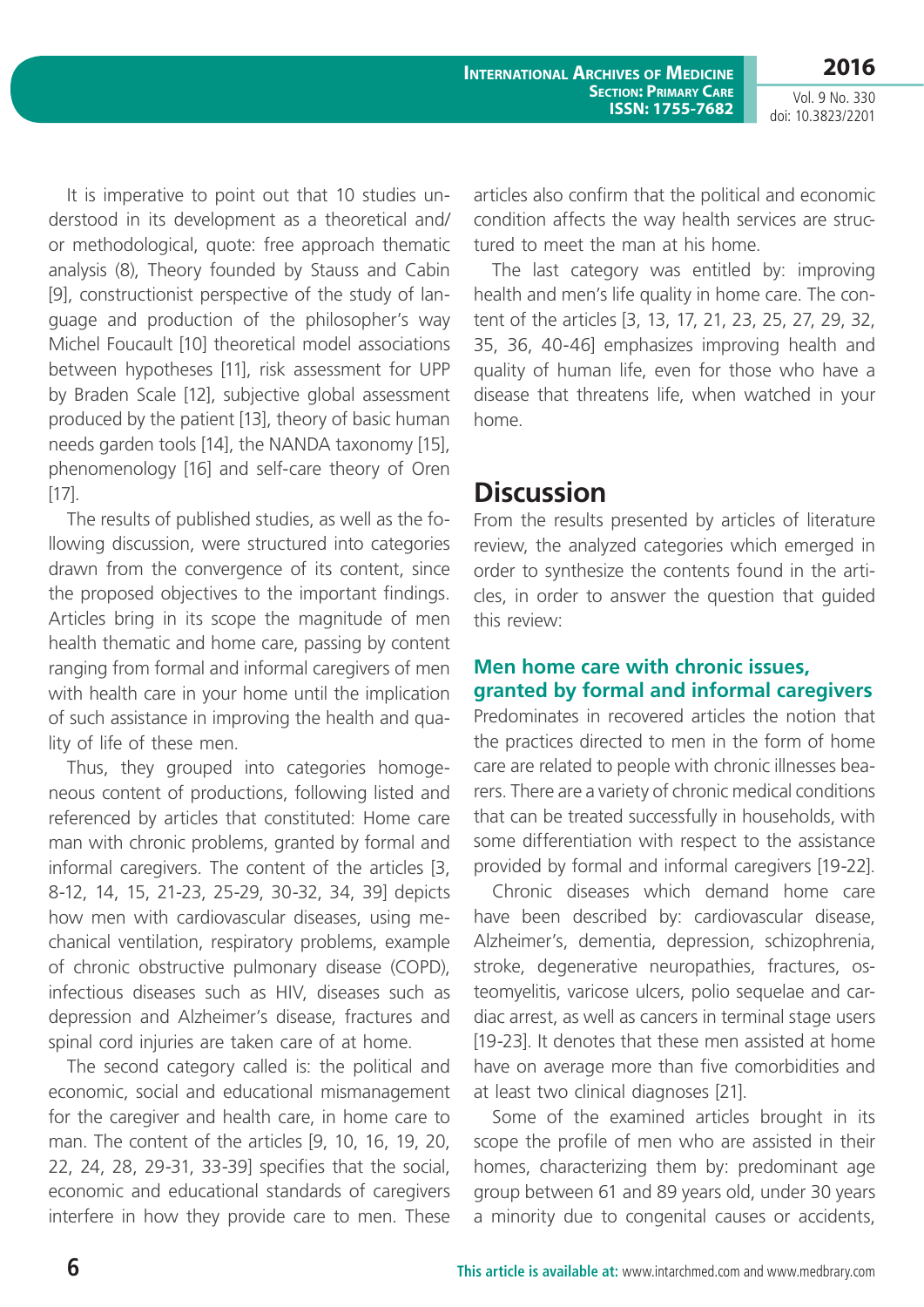**2016**

Vol. 9 No. 330 doi: 10.3823/2201

married or widowed, low education, low income and retired, living in suburbs, referred by the Family Health Strategy and hospitals sectors like cardiology [3, 20-27].

It was noticed, with the analyzed studies, that men in clinical conditions of high risk of destabilization require frequent care by formal caregivers - occupational therapy, nursing, physical therapy, medical and psychology - when compared to informal - children, wives and even neighbors [8, 19, 20, 27-31]. The assistance, when provided by informal caregivers, requires training, besides the particularity of the domiciles are close to the hospital services and lack of materials, equipment and supplies to care, and it is imperative to emphasize that the residences can be their own men or support, such as nursing homes and hostels, which are constant in countries like Canada and the United States of America [8, 24, 31].

The minimum care and intermediaries are the most frequent at home, quote: the nasoenteric survey (SNE), care of pressure ulcers (UPP), the aid for intestinal eliminations and intermittent bladder catheterization [12, 14, 15, 19, 24].

Studies have shown evidence that men, when taken care at home with at least one visit per week of a caregiver, such as nursing, have shown improvement in their health status, equivalent to when treated in hospitals. The positive effects of home care is not noticeable only in improving the health of men, but in the relationship and the conditions of professionals in not going to hospitals and humanization of care [9, 11, 14, 26, 29, 32]. Therefore, home care offered to men with chronic problems, either formal or informal carers, brings considerable improvements and desirable health.

### **The political and economic interference, social and educational for the caregiver and health care, in home care man**

Informal caregivers, also called home caregivers in various articles can be family members and/or people without specific training, who are hired for this purpose. It highlights the important role of informal caregivers, especially with regard to the spouse, who most often have low education, provides care without compensation and without the help of other family components, making the care burden, due to old age this caregiver and the cared, in which demand attention, physical and mental effort of those who watches [10, 19, 20, 22, 24, 28, 33, 34]. However, among these caregivers, and not least, there are the children, who have paid work and only providing a day off to fully engage the caregiver function [28].

Home care, as referred to formal caregivers, should appreciate the multidisciplinary character of educational strategies, care diversity, evaluation and co-responsibility with the informal caregivers [16, 19, 20, 24, 31].

The use of one or more technologies in the home is an axiom, represented by the continuous use of medication, mechanical ventilation, peritoneal dialysis, hemodialysis, SNE, indwelling urinary catheter, gastrostomy, tracheostomy, oxygen therapy, curative with surgical wounds, care UPP, stoma care, injections and environmental organization [10, 31, 33, 35].

The advent of home care has decreased the number of occupied beds and hospital costs in countries such as the UK [29, 36]. In England and Wales increase is projected at 82% between 2010 and 2030, with demand of more than 630, 000 Home Care [37]. Despite the proven rise of home care, are perceived limitations in this type of assistance, requiring improvement in the quality of their services. These limitations have micro dimensions - patient characteristics - and macro - political, social and economic - and micro less impact when compared to macro [9, 28].

Among the macro dimensions, there is a difference in access to medical services, since in countries like the United States Medicaid program has less access to those who do not have private health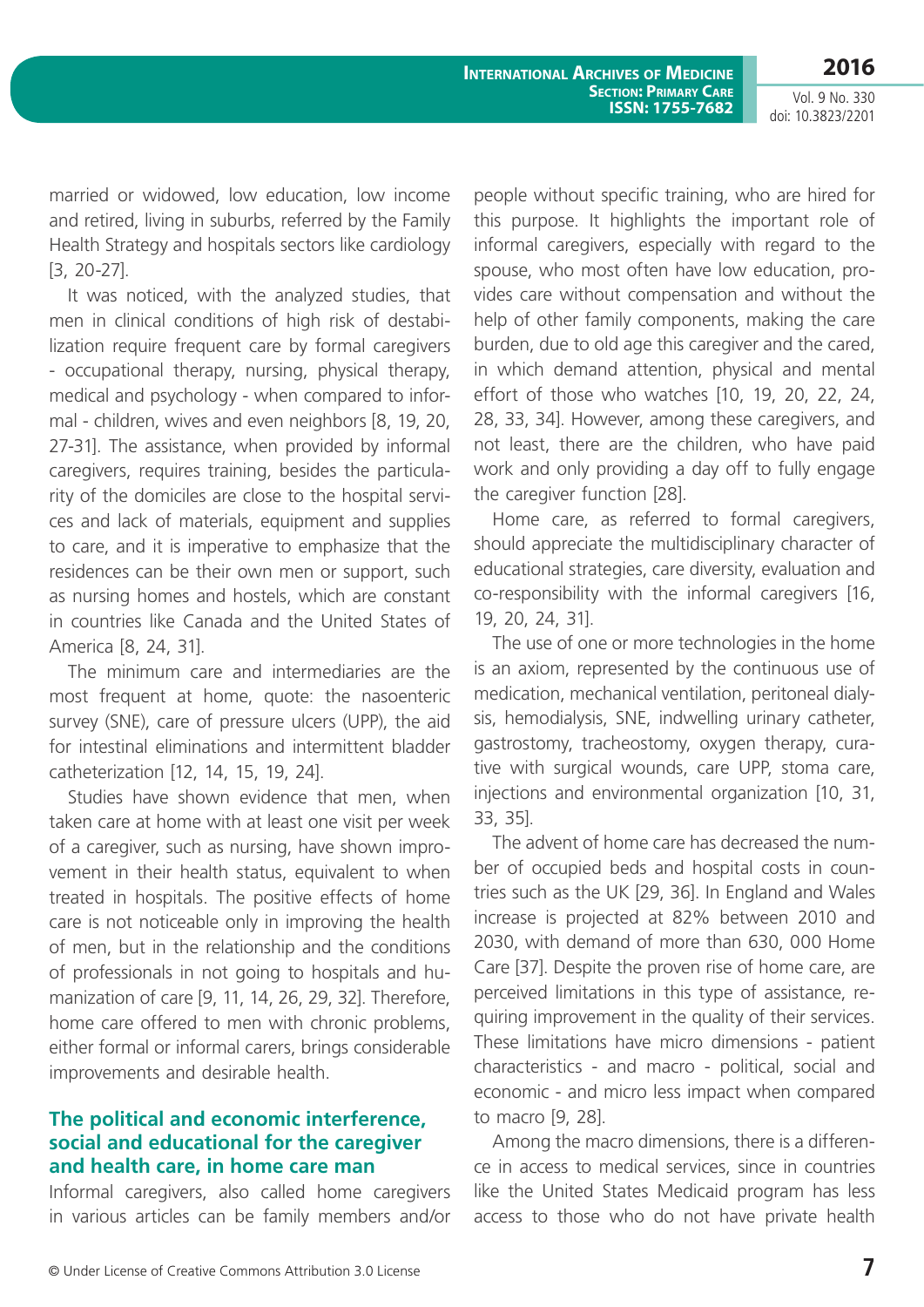**2016**

Vol. 9 No. 330 doi: 10.3823/2201

insurance. In countries like Brazil and Spain, this statement becomes valid, because access to health and home services is proportional to family income, influencing the reception of formal, informal or mixed care and generating health inequities [30, 38]. Even by the macro dimensions, there is the absence of home care policy to subsidize the compensation of informal care by formal, by transferring the family responsibility to government, which for now is complementary. It is noticed that there is potential in home care program, however, the weaknesses in the care and management are higher [10, 30]. In Brazil, the SUS, through the rehabilitation hospital network of institutions, act as support for

home care; however, the reference health unit only act as material suppliers, not ensuring comprehensive care to people at home. It is emphasized that, in states like São Paulo, primary care remains acting in a disjointed way, justified by the lack of a municipal policy homecare able to support the structuring of health services [38, 39]. Thus, it is assumed that in Brazil home care still needs great discussions to formulate policies that truly promote home care.

### **Improvement in health and Man quality of life in home care**

Based on the results of three studies, it was found that discharge from hospital to home, even in home care system, promotes improved health and quality of life of men. Regardless of the diagnosis that these men have and justifying the continuity of care, this practice at home has shown a reduction in mortality and in hospital returning [27, 29, 40]. Home care can be a wish of the patient, when it reaffirms its call to die at home, they are terminal patients. When at the end-stage condition, well assisted home environment and quality of care appears to be an ideal place for the end of life [13, 23, 36, 41, 42].

Quality of life (QOL) of men and family becomes better at home than in the hospital, as there is an evident improvement in vitality, psychosocial wellbeing, comfort and environmental safety, satisfaction with care received and offered, in a sense of freedom, peace and gratitude for being at home, not glimpse the suffering of others, the possibility of self-care, reducing risk factors, such as poor eating habits [3, 17, 21, 25, 32, 35, 43-46]. Thus, we highlight the attributes of home care to the male patient with chronic problems, when this care is practiced with ethics, safety, humanization and grounded in health policies.

## **Conclusion**

This study allowed the analysis of the size of home care in the context of man health through an integrative review of scientific publications related to this thematic in Brazil and in other countries. It is emphasized that there were limitations in the development of this study, because men, in their large majority of articles were not the main object of research, being present in the characterization of the participants with women, which demonstrates the insufficient scientific approaches and specific attention to human health.

It was evident, with the articles analyzed, that home care to men is still in its infancy when it comes to perceive them in their uniqueness and considering its historical-cultural scenario. To investigate what the literature shows about this subject, it was noticed that the characteristics of the home assisted men are common, regardless of the country investigated, as well as health problems that led them to require formal or informal care at home. It was also evident that the home care involves understanding the family, domestic life and community are not isolated, but part of the educational dynamic, political and economic society as a whole.

The studies analyzed in their findings brought noticeable improvement in health and quality of life of men who are assisted at home compared to their hospital stay. Therefore reiterates the importance of studies that address the home care services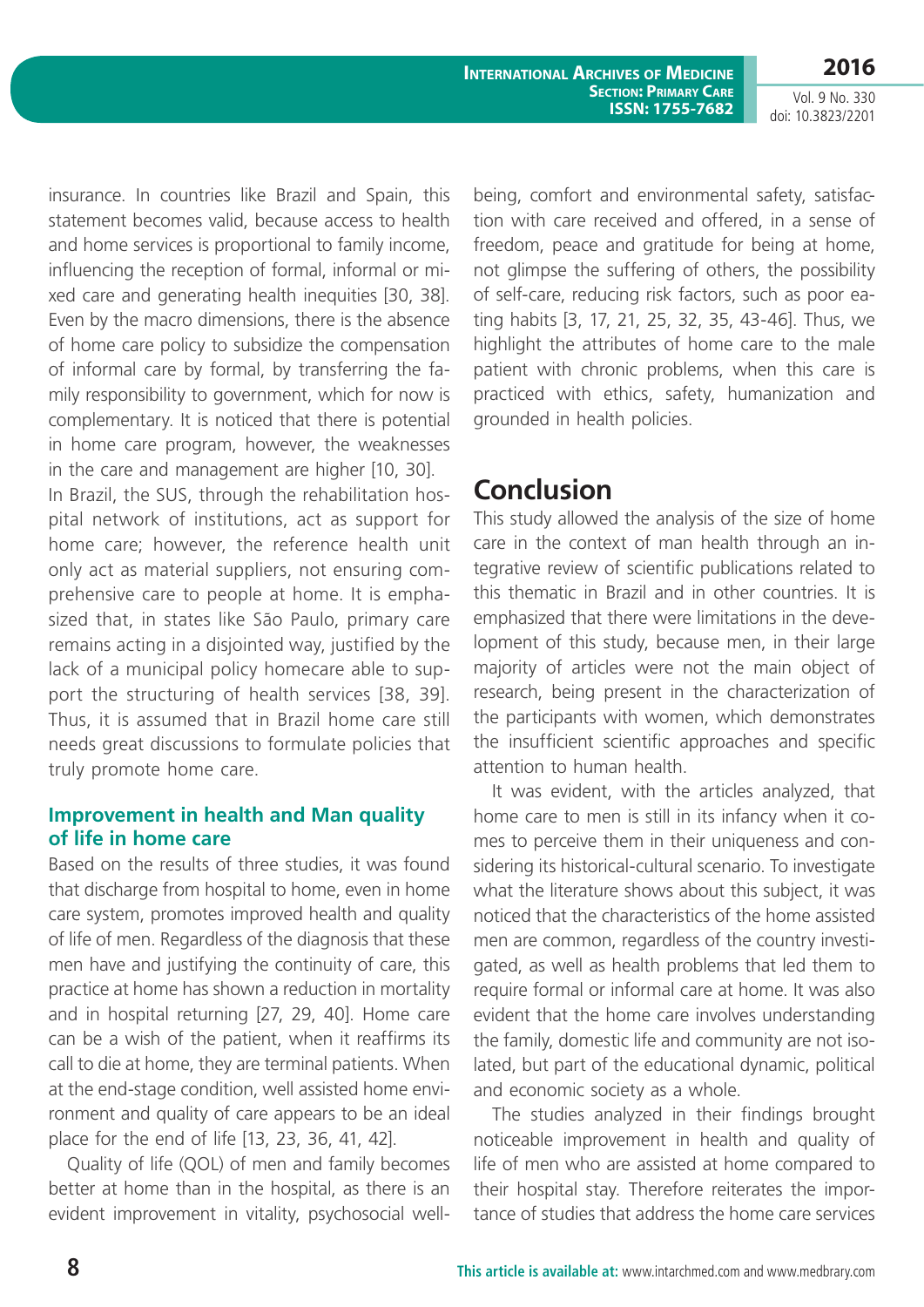targeted to men in their individuality, and research that emphasize the practical aspects of assistance to man in his home, as studies have focused more on emotional, psychological and on users and their caregivers wellbeing.

## **References**

- **1.** Brasil. Ministério da Saúde. Secretaria de Atenção à Saúde. Departamento de ações programáticas estratégicas. Política nacional de atenção integral à saúde do homem (Princípios e diretrizes). Brasília: MS, 2008.
- **2.** Platel ICS, Batista PSS, Costa SFG, Freire MEM, Lopes MEL, Batista JBV, et al. Therapeutic Actions Promoted to Terminal Patient: Professional Experience at Home Care Service. Arch intern med. 2016;9(165):1-11.
- **3.** Martelli DRB, Silva MS da, Carneiro JA, Bonan PRF, Rodrigues LHC, Martelli-Júnior H. Internação domiciliar: o perfil dos pacientes assistidos pelo Programa HU em Casa. Physis Rev Saúde Col. 2011; 21(1):147-57.
- **4.** Souza MT, Silva MD, Carvalho R. Revisão integrativa: o que é e como fazer. Einstein. 2010; 8(1):102-6.
- **5.** Pereira AL, Bachion MM. Atualidades em revisão sistemática de literatura, critérios de força e grau de recomendação de evidência. Rev Gaúcha Enferm. 2006;27(4):491-8.
- **6.** Moher D, Liberati A, Tetzlaff J, Altman DG. Principais itens para relatar revisões sistemáticas e metanálises: a recomendação PRISMA. Epidemiol Serv Saúde. 2015; 24(2):335-42.
- **7.** Botelho F, Silva C, Cruz F. Epidemiologia explicada: vieses. Acta Urológica. 2010; 47(3):47-52.
- **8.** Van Huijzen S, Van Staa A. Chronic ventilation and social participation: experiences of men with neuromuscular disorders. Scan J Occup Ther. 2013; 20(3):209-16.
- **9.** Cheng JF, Huang XY, Lin MJ, Yang TC, Hsu YS. Intervening conditions of hospital: based home care for people with severe mental illness. Pub Health. 2012; 29(4):320-9.
- **10.** Marques GQ, Freitas IBA. Experiência piloto de assistência domiciliar: idosos acamados de uma unidade básica de saúde, Porto Alegre, Brasil. Rev Esc Enferm USP. 2009; 43 (4): 825-32.
- **11.** Saevareid HI, Thygesen E, Nygaard HA, Lindstrom TC. Does sense of coherence affect the relationship between self-rated health and health status in a sample of community-dwelling frail elderly people? Aging Ment Health. 2007; 11 (6):658-67.
- **12.** Chayamiti EMPC, Caliri MHL. Úlcera por pressão em pacientes sob assistência dom iciliária. Acta Paul Enferm. 2010; 23 (1): 29- 34.
- **13.** Duval PA, Vargas BL, Fripp JC, Arrieira ICO, Lazzeri B, Destri K, et al. Caquexia em pacientes oncológicos internados em um programa de internação domiciliar interdisciplinar. Rev Bras Cancerol. 2010;56(2):207-12.
- **14.** Santana CR. Estudo sobre os limites e possibilidades do programa de internação domiciliar em desospitalizar doentes portadores de doenças crônico degenerativas na regional de saúde do Paranoá. Rev Eletrôn G&S. 2014; 5(1):37-46.
- **15.** Cavalcante KMH, Figueirêdo Carvalho ZM, Garcia FMP. Diagnósticos de enfermagem aplicáveis a pessoas com paraplegia em fase inicial de reabilitação domiciliar. Rev Enferm UFSM. 2013; 3(2):238-47.
- **16.** Weinland JA. The lived experience of informal African American Male caregivers. Am J Men's Health. 2009;3(1):16-24.
- **17.** Mullen K. An older adult man who is unable to sleep: advocating self-care in home healthcare. Home Healthcare Nur. 2011; 29(1):22-5.
- **18.** Melnyk BM, Fineout-Overholt E. Evidence-based practice in nursing & healthcare: a guide to best practice. Philadelphia: Wolters Kluwer, Lippincott Williams & Wilkins; 2011.
- **19.** Freitas IBA, Meneghel SN. Artefatos de cuidado no domicílio como expressão de poder. Texto Contexto Enferm. 2008;17(2):358-64.
- **20.** Thumé E, Facchini LA, Tomasi E, Vieira LAS. Assistência domiciliar a idosos: fatores associados, características do acesso e do cuidado. Rev Saúde Púb. 2010; 44(6):1102-111.
- **21.** Neves RT, Laham CF, Aranha VC, Santiago A, Ferrari S, Lucia MCS. Envelhecimento e doenças cardiovasculares: depressão e qualidade de vida em idosos atendidos em domicílio. Psicol Hosp. 2013; 11(2):72-98.
- **22.** Maroldi MAC, Ponte D, Roceti LC, Figueiredo RMD, Caliari JDS. Internação domiciliar: caracterização de usuários e cuidadores. CuidArte Enferm. 2012; 6(1):24-29.
- **23.** Clinch A, Brian L. Withdrawal of mechanical ventilation in the home: A case report and review of the literature. Palliat Med. 2011; 25 (4): 378-81.
- **24.** Campos CVS, Silva KL. Cateterismo vesical intermitente realizado pelos cuidadores domiciliares em um serviço de atenção domiciliar. Rev Min Enferm. 2013; 17(4): 753-62.
- **25.** Parenti CF, Pereira LMR, Brandão ZS, Silvério APC. Perfil dos pacientes com AIDS acompanhados pelo Serviço de Assistência Domiciliar Terapêutica do Município de Contagem, Estado de Minas Gerais, Brasil, 2000-2003. Epidemiol Serv Saúde. 2005; 14(2):91-6.
- **26.** Bajotto AP, Witter A, Mahmud SJ, Sirena S, Goldim JR. Perfil do paciente idoso atendido por um Programa de Atenção Domiciliar do Sistema Único de Saúde em Porto Alegre, RS. Rev HCPA. 2012; 32 (3): 311-17.
- **27.** Toki A, Tamura R, Sumida M. Long-term ventilation for highlevel tetraplegia: a report of 2 cases of noninvasive positivepressure ventilation. Arch Phys Med Rehabil. 2008; 89:779-83.
- **28.** Kaffashian S, Raina P, Oremus M, Pickard L, Adachi J, Papadimitropoulos E, et al. The burden of osteoporotic fractures beyond acute care: the Canadian Multicentre Osteoporosis Study (CaMos). Age Ageing. 2011; 40:602-7.